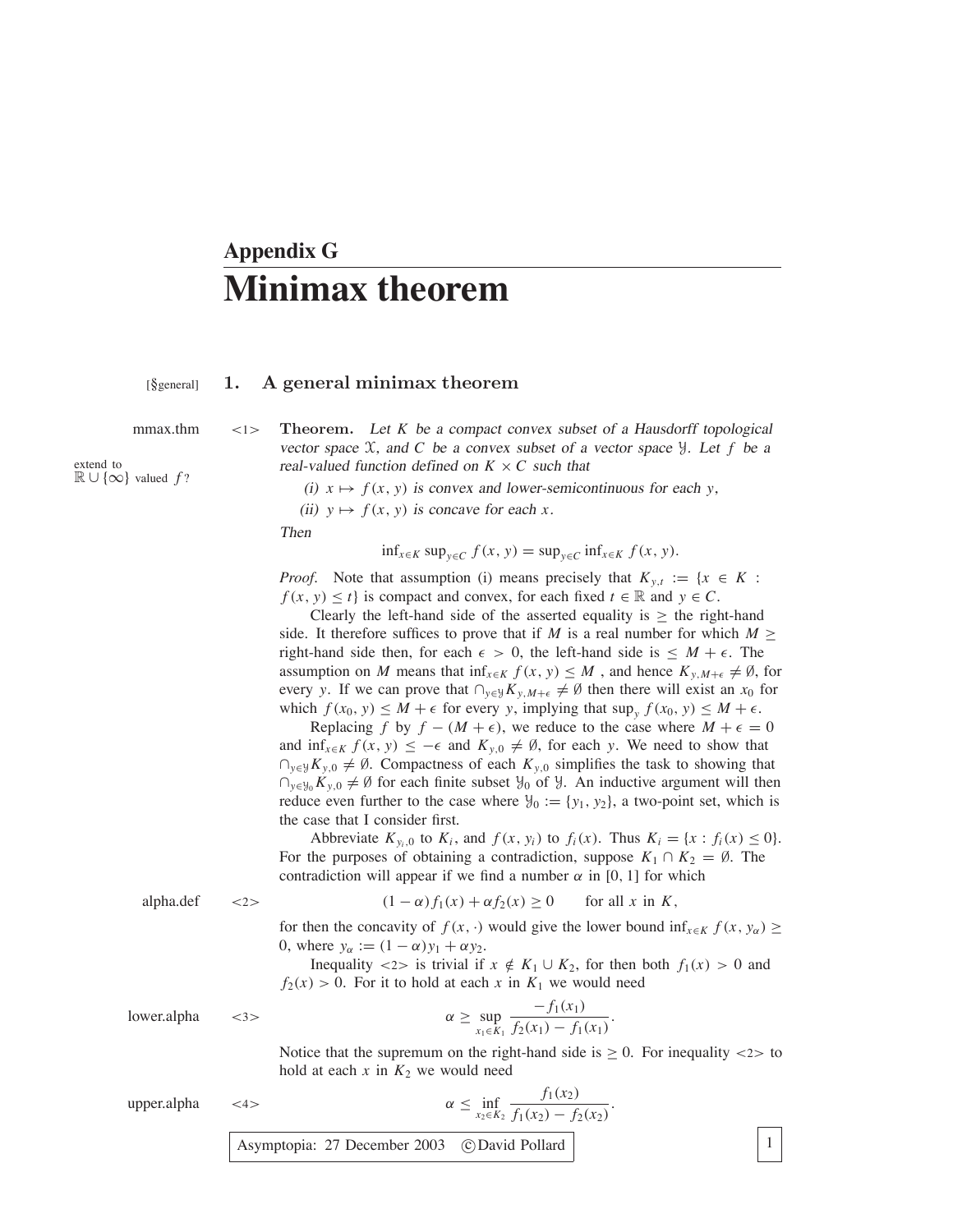Notice that the infimum on the right-hand side is  $\leq 1$ . There exists an  $\alpha$ satisfying both constraints  $\langle 3 \rangle$  and  $\langle 4 \rangle$  if and only if

$$
\frac{-f_1(x_1)}{f_2(x_1) - f_1(x_1)} \le \frac{f_1(x_2)}{f_1(x_2) - f_2(x_2)} \qquad \text{for all } x_1 \in K_1 \text{ and } x_2 \in K_2.
$$
  
is,  $\alpha$  exists if and only if

That

$$
f1f2 \quad \text{<5>} \quad (-f_1(x_1)) \, (-f_2(x_2)) \le f_1(x_2) f_2(x_1) \quad \text{for all } x_1 \in K_1 \text{ and } x_2 \in K_2.
$$

This inequality involves the values of the convex functions only along the line joining  $x_1$  and  $x_2$ ; it is essentially a one-dimensional result.



The inequality  $\langle 5 \rangle$  is trivial when either  $f_1(x_1) = 0$  or  $f_2(x_2) = 0$ . We need only consider a pair with  $f_1(x_1) < 0$  and  $f_2(x_2) < 0$ . Define  $\theta$ in (0, 1) as the value for which  $(1 - \theta) f_1(x_1) + \theta f_1(x_2) = 0$ , then define  $x_{\theta} := (1 - \theta)x_1 + \theta x_2$ . By convexity,  $f_1(x_{\theta}) \le 0$ , implying that  $x_{\theta} \in K_1$  and  $(1 - \theta) f_2(x_1) + \theta f_2(x_2) \ge f_2(x_\theta) > 0$ . Thus

$$
\frac{-f_1(x_1)}{f_1(x_2)} = \frac{\theta}{1-\theta} < \frac{f_2(x_1)}{-f_2(x_2)},
$$

which gives  $\langle 5 \rangle$ .

Existence of an  $\alpha$  satisfying constraints <3> and <4> now follows, which, via the contradiction, lets us conclude that  $K_1 \cap K_2 \neq \emptyset$ .

To extend the conclusion to an intersection of finitely many sets  $K_{v_i,0}$ , for  $i = 1, 2, \ldots, m$ , first invoke the result for pairs to see that  $K_i' := K_{y_1,0} \cap K_{y_i,0} \neq \emptyset$ for  $i = 2, \ldots, m$ , then repeat the pairwise argument with  $f$  restricted to  $K_{y_1,0} \times C$ . And so on. After  $m-1$  repetitions we reach the desired conclusion,  $\Box$  that  $\bigcap_{i \le m} K_{\nu_i,0} \neq \emptyset$ .

convex.hull  $\lt$ 6> **Example.** Let  $P$  and  $Q$  be collections of probability measures on the same space  $(\mathfrak{X}, \mathcal{A})$ . Write co( $\mathfrak{P}$ ) and co( $\mathfrak{Q}$ ) for their convex hulls. That is, co( $\mathfrak{P}$ ) consists of all finite linear combinations  $\sum_i \alpha_i \mathbb{P}_i$ , with  $\alpha_i \geq 0$  and  $\sum_i \alpha_i = 1$ and  $\mathbb{P}_i \in \mathcal{P}$ , with a similar definition for co(Q). Write  $\mathbb{T}$  for the collection of all tests, that is, functions  $\psi$  in  $\mathbb{M}(\mathcal{X}, \mathcal{A})$  for which  $0 \leq \psi \leq 1$ . If  $\psi \in \mathbb{T}$ , the function  $\bar{\psi} := 1 - \psi$  is also a test.

> If both  $P$  and  $Q$  are dominated by some sigma-finite measure  $\lambda$ , the Minimax Theorem will show that

$$
lecam.mmax \t<7>
$$

$$
\inf_{\psi \in \mathbb{T}} \sup \{ \mathbb{P}\psi + \mathbb{Q}\bar{\psi} : \mathbb{P} \in \mathcal{P}, \mathbb{Q} \in \mathcal{Q} \} = \sup \{ \|\widetilde{\mathbb{P}} \wedge \widetilde{\mathbb{Q}}\| : \widetilde{\mathbb{P}} \in \text{co}(\mathcal{P}), \widetilde{\mathbb{Q}} \in \text{co}(\mathcal{Q}) \}.
$$

Before proving the equality, first note that the left-hand side does not change if we replace both  $P$  and  $Q$  by their convex hulls, because

$$
\sum\nolimits_i \alpha_i \mathbb{P}_i \psi + \sum\nolimits_j \beta_j \mathbb{Q}_j \bar{\psi} = \sum\nolimits_{i,j} \alpha_i \beta_j \left( \mathbb{P}_i \psi + \mathbb{Q}_j \bar{\psi} \right).
$$

Thus there is no loss of generality in assuming both  $P$  and  $Q$  are convex. The set *C* of all signed measures of the form  $\nu = \mathbb{P} - \mathbb{Q}$ , with  $\mathbb{P} \in \mathcal{P}$  and  $\mathbb{Q} \in \mathcal{Q}$ , is

2 Asymptopia: 27 December 2003 c David Pollard